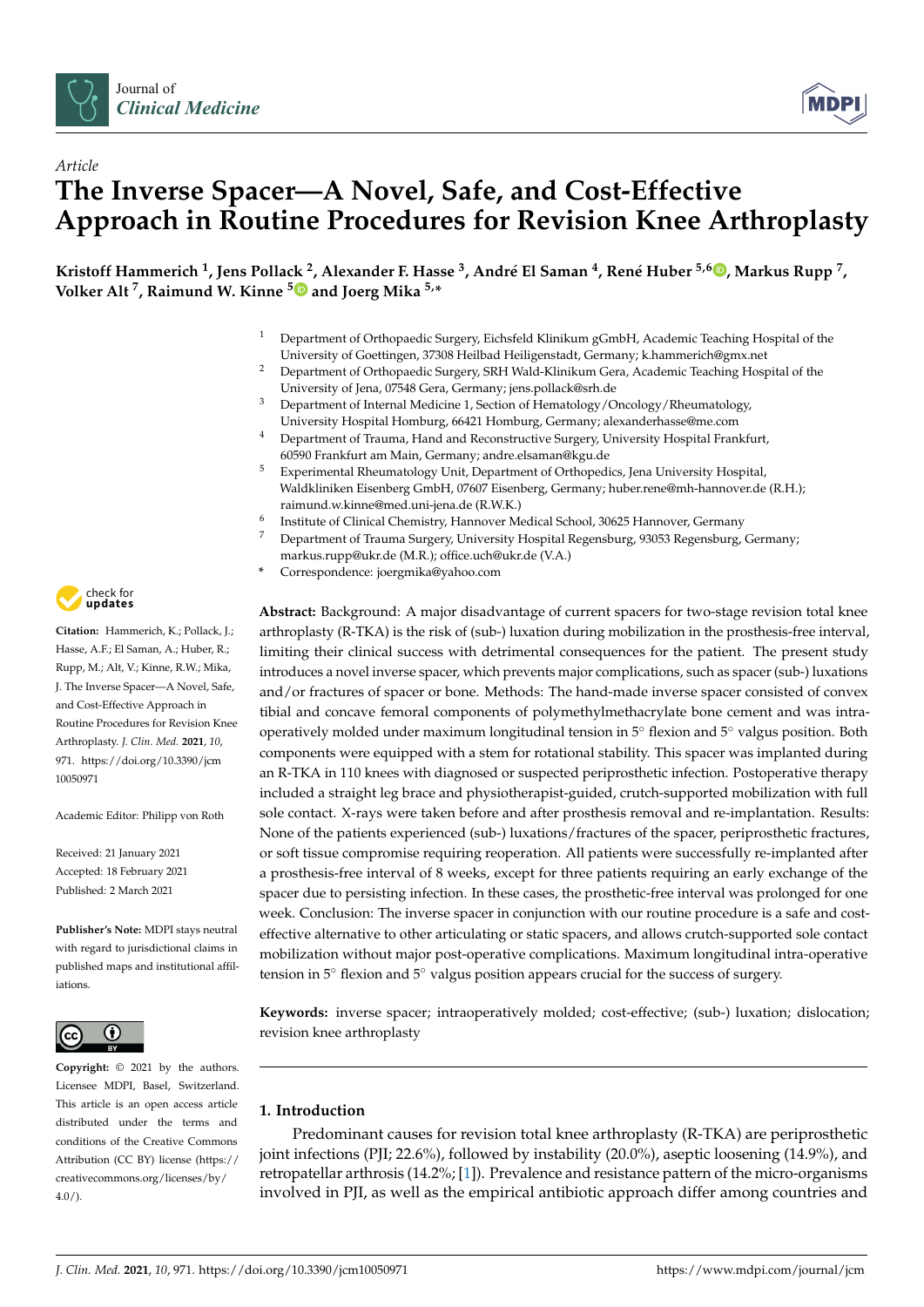hospitals [2,3]. While acute infection (<4 weeks) can usually be treated by debridement, antibiotic therapy, and implant retention (DAIR), gold standard therapy of chronic infection regularly requires two-stage R-TKA [4,5].

The first stage of R-TKA consists of removal of the old prosthesis, aggressive tissue debridement, and insertion of antibiotic-loaded static or articulating spacers [6,7]. The main functions of these spacers are: (1) placeholder action to avoid shortening of muscles and connective tissue by maintaining tissue pre-tension; (2) joint stabilization to avoid luxation; (3) reduction of dead space to limit hematoma formation and/or proliferation of connective and fat tissue; (4) local delivery of antibiotics; and, in the case of articulating spacers, (5) preservation of joint mobility to avoid stiffness and support a better postoperative range of motion (ROM) and functional outcome ([8] and references therein). The second stage is the implantation of a new prosthesis in the absence of hematological, joint aspirate, or clinical signs of infection [7].

Static spacers, on one hand, are inexpensive and manually molded from polymethylmethacrylate (PMMA) bone cement during R-TKA. They aim at achieving optimal adaptation to existing bone surface and joint space in patients with ligamentous instability and large defects after explantation. Due to their design, static spacers resemble an arthrodesis with limited mobility of the knee joint and the potential for increased bone loss. This may either lead to joint stiffness and subsequent problems upon re-implantation [9–11] or fractures of spacers or bone and subsequent spacer dislocations upon excessive stress in the prosthesis-free interval [11].

Articulating spacers, on the other hand, were primarily developed to improve the mobility in the prosthesis-free interval [12–14] and therefore to prevent joint stiffness and related complications [15,16]. There are numerous designs of different articulating and non-articulating spacers, including completely hand-made, mold-supported, commercially preformed/customized shapes or even surgical approaches based on removed prostheses following sterilization [16–18], and various combinations of the above. Contrary to initial expectations based on improved knee motion after re-implantation, static and dynamic spacers did not significantly differ in pain, functional scores, bone loss, or re-infection rates, leading to the suggestion to "consider both static and articulating spacers in the treatment of infection following total knee arthroplasty and to tailor treatment on the basis of patient-related factors" [7,13,19–21]. The clinical application of such articulating spacers is however limited by the size of the defect, for example in tumor surgery. The high cost of the different spacers depends on material cost, personnel input, and time in the operating room and represents a strong incentive to develop cost-effective, but safe new spacer designs [16].

Therefore, the aim of this study was to develop and evaluate the results of such a novel spacer without the risk of (sub-) luxation, paying particular attention to: (1) a finetuned shape of the spacer (for the first time inverted with a convex tibial and a concave femoral component); (2) joint positioning during the final molding and hardening of the spacer (maximum longitudinal tension in  $5^\circ$  flexion and  $5^\circ$  valgus position); (3) defined mechanical conditions during the post-operative mobilization of the patient (straight leg brace; sole contact mobilization with crutches and limited ROM).

## **2. Materials and Methods**

# *2.1. Patient Cohort*

The Caucasian patient cohort in this retrospective study (for Institutional Review Board Statement see below) consisted of all 101 chronic PJI patients admitted to the Department of Orthopedics, Jena University Hospital, Waldkliniken Eisenberg GmbH during a period of 6 consecutive years (2008–2013; 46 males, 66.4  $\pm$  1.4 years (mean  $\pm$  SEM), range 43 to 82 years; 55 females,  $67.9 \pm 1.2$  years, range 52 to 89 years) without any exclusion criteria. The diagnosis of the PJI was based on internationally established procedures including a combination of laboratory, histopathology, microbiology, and imaging studies ([5] and references therein). In these patients, a total of 110 R-TKA were performed, in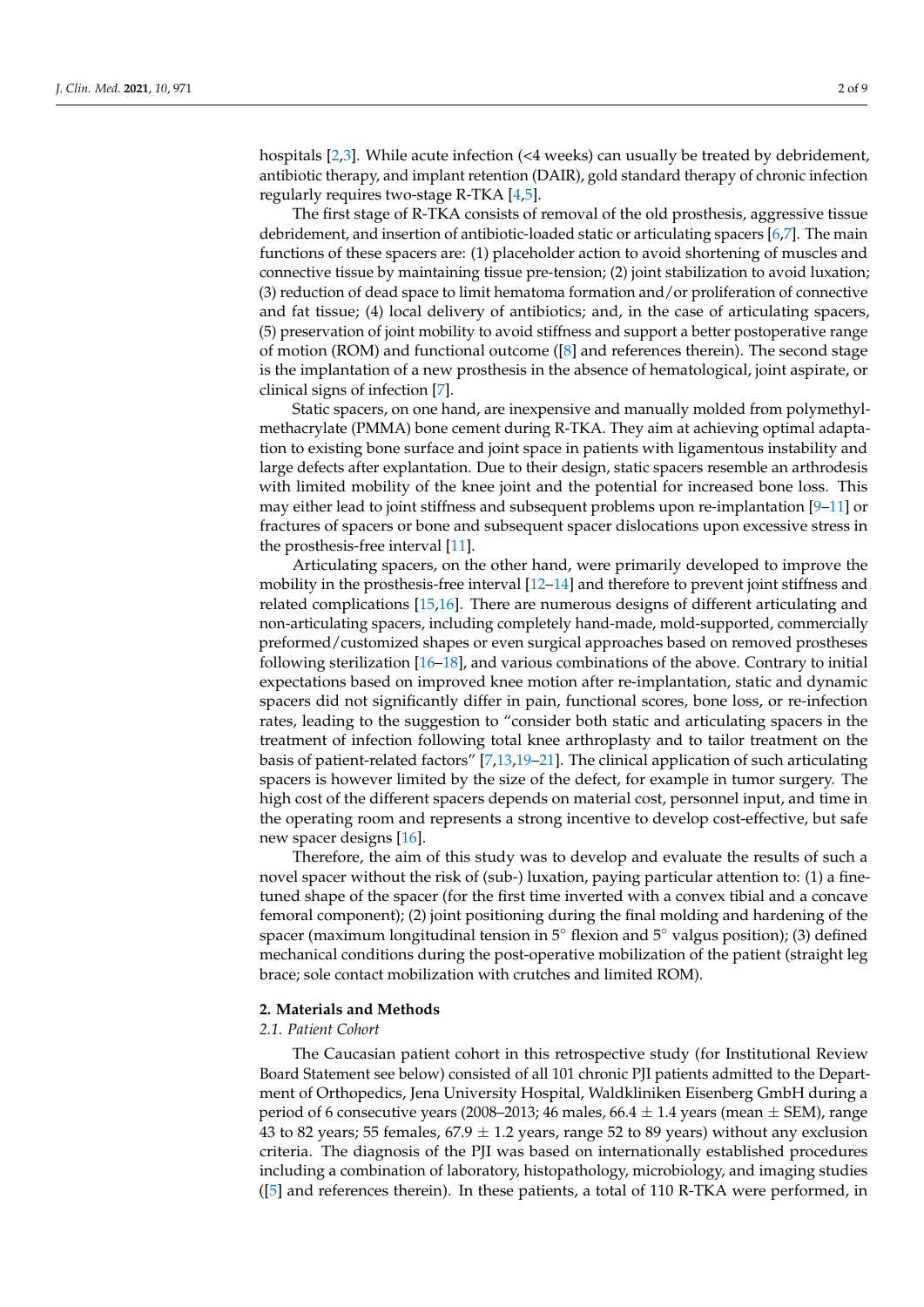2 cases bilateral and in 7 cases repeated R-TKAs of the same joint. The mean service life of the most recently implanted prostheses was  $41.0 \pm 3.4$  months (min. 1 month, max. 240 months). The clinical diagnosis of all patients before the original TKA was either primary or secondary osteoarthritis (in the latter case without any details on the underlying disorder). The patients were coded with four different International Classification of Procedures in Medicine (ICPM) keys concerning the removal of a bicondylar surface replacement prosthesis (ICPM 5-823.7, 99 cases), removal of a hinge prosthesis (ICPM 5-823.8, 8 cases), removal of a special prosthesis (ICPM 5-823.a, two cases), or removal of a prosthesis without specification (ICPM 5-823.y, 1 case).

### *2.2. Spacer Design*

For the first time, the present spacer was designed as a stem-reinforced, inverse spacer with a convex tibial and a concave femoral component (Figure 1A,B).



**Figure 1.** Spacer design and mechanical conditions during post-operative mobilization of the patient. (**A**) Anterior to posterior and (**B**) lateral, schematic design of the inverse spacer, consisting of convex tibial and concave femoral components, each equipped with a stem component to ensure optimal anchoring in the medullary canal for rotational stability; (**C**) application of a straight leg brace to prevent medio-lateral knee movement and strongly limit knee flexion. The spacer design combines the following features: (i) tight embracing of the convex tibial part by the concave femoral part in a hinge-like joint sufficiently prevents anterior to posterior spacer translation; (ii) smaller bone defect, anatomic shape, and a levelled, broad weight-bearing surface suggested a convex tibia component, a larger, anatomically concave femur defect with a central notch suggested a concave femoral component; (iii) successive molding/polymerization of the tibial and femoral components under maximal tension allowed adaptation of the two components with minimized play.

The advantages of this design are the following: (i) tight embracing of the convex tibial part by the concave femoral part recalls pure hinge joints such as the elbow joint, in which approximately 50% of the convex trochlea is covered by the concave ulna. This shape sufficiently prevents anterior to posterior (ap) translation of the spacer; (ii) the usually smaller bone defect on the tibia, in conjunction with its anatomic shape and its levelled, broad weight-bearing surface, suggested a convex shape on the tibia. In contrast, the larger, anatomically concave femur defect with the central notch rather suggested a concave shape of the femoral component; (iii) after initial molding and polymerization of the tibial component, molding of the concave femoral component under maximal tension turned out straightforward and efficient, allowing to adapt the two spacer components with minimized play until the last minute of the polymerization. In addition, both parts of the spacer were designed with a stem component to ensure optimal anchoring in the medullary canal for rotational stability [11,14].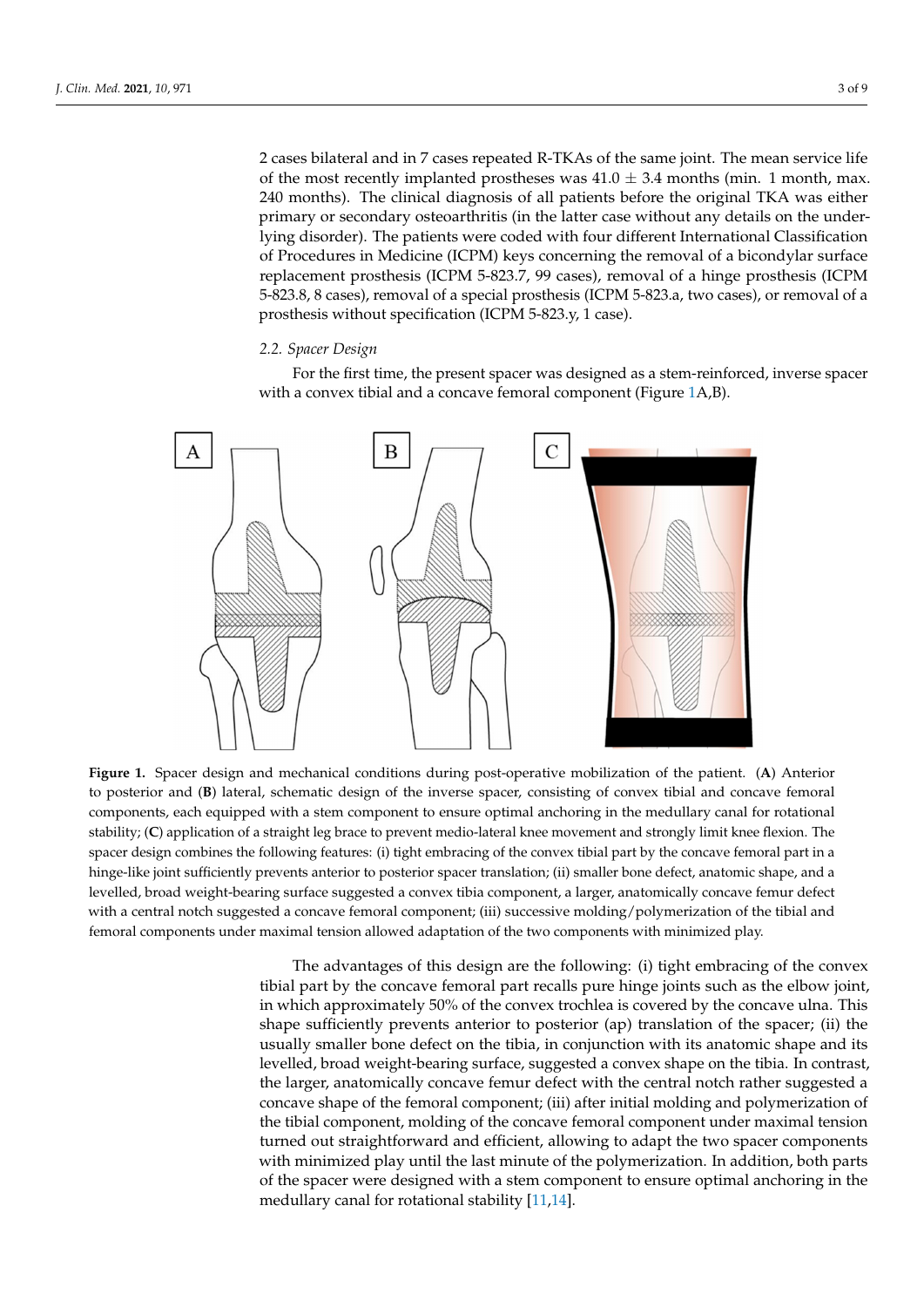The novel inverse spacer was intraoperatively molded with PMMA bone cement containing antibiotics adapted to the antibiogram of the respective microorganism according to the supplier's instructions (Heraeus Medical, Wehrheim, Germany; mostly pre-fabricated gentamicin and/or clindamycin palacos—both  $1 g/40 g$  of palacos—or, alternatively, selfprepared vancomycin palacos— $\leq$ 4 g/40 g palacos—). For this purpose, first the tibial spacer component was pre-formed in the surgeon's hand, implanted, and formed in a convex manner with a spatulum. Thereafter, the femoral spacer component was pre-formed, implanted, and intra-articularly molded with a spatulum to adapt its concavity as closely and congruently as possible to the convex tibial component without specific adaptation to the retropatellar surface (for details of the joint position see below). Comparable amounts of PMMA bone cement were utilized for the two different spacer components.

The cement was molded during the bonding phase to avoid complete bony integration, but reach sufficient bony anchorage. This allowed a quicker removal without causing more defects before the re-implantation. To maximize the surface for the release of antibiotics, the cement was mixed without vacuum.

## *2.3. Surgery*

After removal of the infected prosthesis and tissue sampling, a wide surgical debridement and complete synovectomy was performed. This was followed by irrigation of the joint with sterile, iso-osmotic LAVANID<sup>®</sup> 1/2 polyhexanide wound solutions for 15 min (SERAG-WIESSNER GmbH & Co. KG, Naila, Germany), rinsing with 0.9% saline solution (B. Braun Melsungen AG, Melsungen, Germany), and implantation of the inverse spacer as described above. During implantation of the femoral component, the leg was stringently held by an assistant in 5◦ flexion and 5◦ valgus position under maximum longitudinal tension, a step considered crucial for successful spacer molding and implantation. After spacer implantation and full polymerization, an intra-articular drain was inserted, followed by conventional closure of the situs and sterile wound dressing. All patients received intravenous antibiotic therapy according to the concurrent international guidelines for 10 days with subsequent oral antibiotic coverage for a total of four weeks, followed by an antibiotic holiday until re-implantation.

Anterior to posterior and lateral X-rays of the knee were taken before and after prosthesis removal and re-implantation.

#### *2.4. Postoperative Mobilization*

Postoperative crutch- or walker-assisted mobilization with obligatory application of a straight  $\hat{0}^{\circ}$  leg brace (Figure 1C) was limited to sole contact and took place under the guidance of a physiotherapist. Static muscle and tension training was performed, including the adjacent joints on the operated side and the healthy contralateral joints. If the aspirate from the knee puncture 6 weeks after explantation showed a negative microbiological result, re-implantation was performed eight weeks after prosthesis removal. The patients were then discharged if: (i) they were comfortably walking with assistive devices; and (ii) the ROM of the operated knee reached  $0^{\circ}-0^{\circ}-90^{\circ}$  (extension/flexion).

The Kaplan–Maier failure rate of the spacer was calculated as previously published [22].

#### **3. Results**

All patients with a diagnosed or suspected infection after TKA during a period of six consecutive years ( $n = 101$ ; total of 110 R-TKAs) were treated with the inverse antibioticloaded spacer. In 3 patients, an early spacer exchange was necessary within the first week after the primary spacer implantation because of persistent or increased infection parameters and continuing wound secretion. The X-ray after spacer implantation indicated a correct positioning of the spacer without fractures of spacer or bone.

Early mobilization under sole contact with crutches or other devices was excellently tolerated by all patients without clinical signs of dislocations, subluxations, fractures of spacer or bone, or soft tissue compromise requiring reoperation. X-rays taken before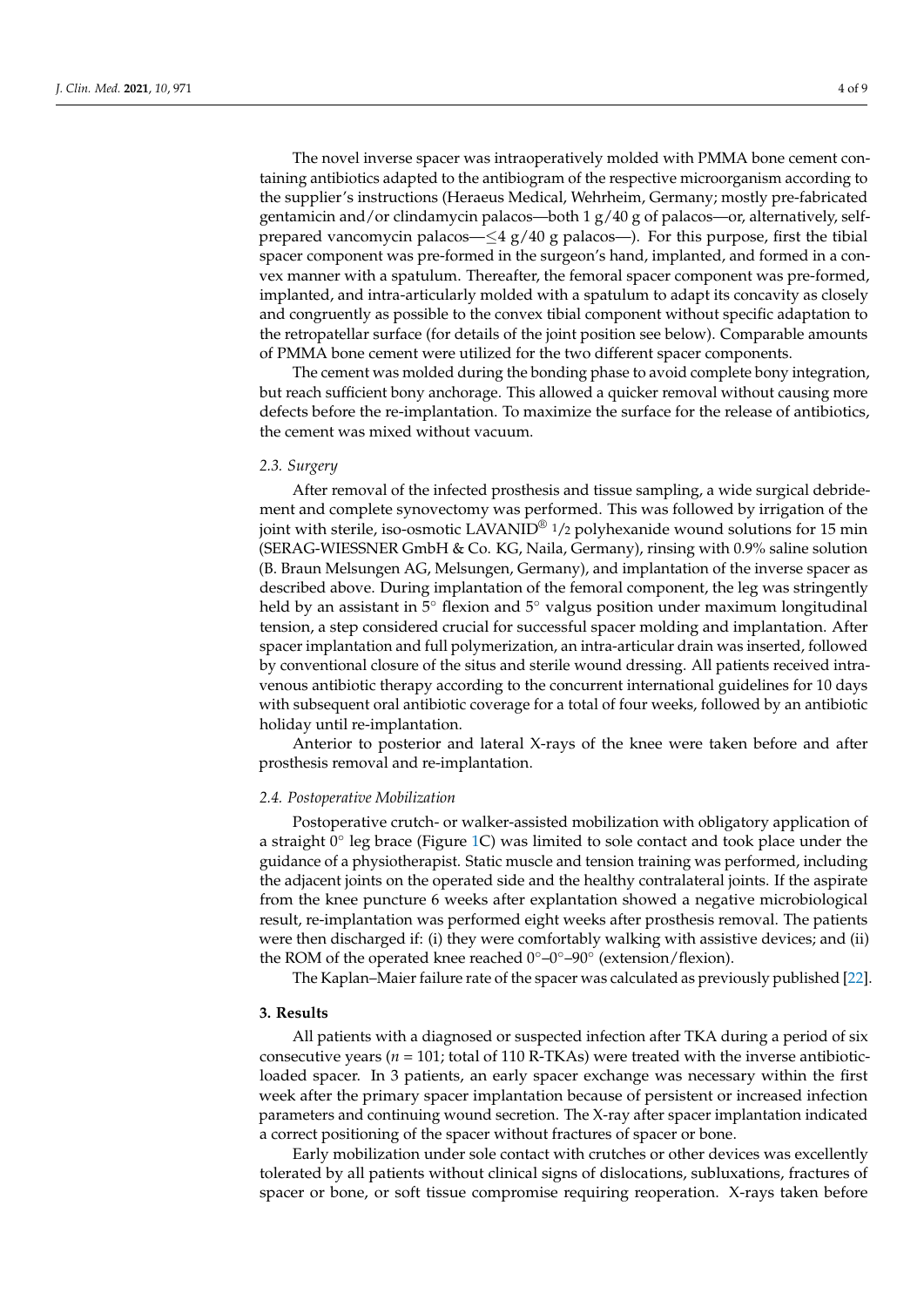re-implantation also did not show any indications for dislocation, subluxation, fractures of spacer or bone, or increased gross abrasion of bone in the joint area in any patient (Figure 2A,B), resulting in a calculated Kaplan–Maier failure rate of zero for the spacers.



**Figure 2.** Knee X-ray before re-implantation. (**A**) Anterior to posterior and (**B**) lateral X-ray of a right knee with the inverse spacer of one representative patient before re-implantation TKA. A perfect fit of the two different spacer components into the tibial and femoral medulla was observed, without any signs of dislocation, subluxation, fractures of spacer or bone, or increased gross abrasion of bone in the joint area;  $R = right$ .

After a prosthesis-free interval of 8 weeks or, in the case of early spacer exchange, nine weeks, all patients were successfully re-implantated without any complications.

#### **4. Discussion**

The present study reports on a novel, hand-made, stem-reinforced inverse spacer, consisting of a convex tibial and a concave femoral component of PMMA bone cement, which was intra-operatively molded under maximum longitudinal tension in 5◦ flexion and 5◦ valgus position. R-TKA with this spacer in 110 knees with diagnosed or suspected PJI, with subsequent application of a straight leg brace and crutch-supported full sole contact, resulted in early mobilization of the patients without any clinical or X-ray signs of dislocations, subluxations, fractures of spacer or bone, or soft tissue compromise requiring re-operation. This novel approach resulted in a Kaplan–Maier failure rate of zero for the spacers and may thus represent an attractive, safe, and cost-effective alternative to other spacers presently used for R-TKA. Detailed characterization of the biomechanical properties of the novel inverse spacers remains the objective of further studies [18].

The present study for the first time describes a novel spacer design with a convex tibial and a concave femoral component. On one hand, the combination of the present articulating spacer and the straight leg brace rather makes it functionally act like a static spacer, although it was in principle designed as an articulating spacer with independent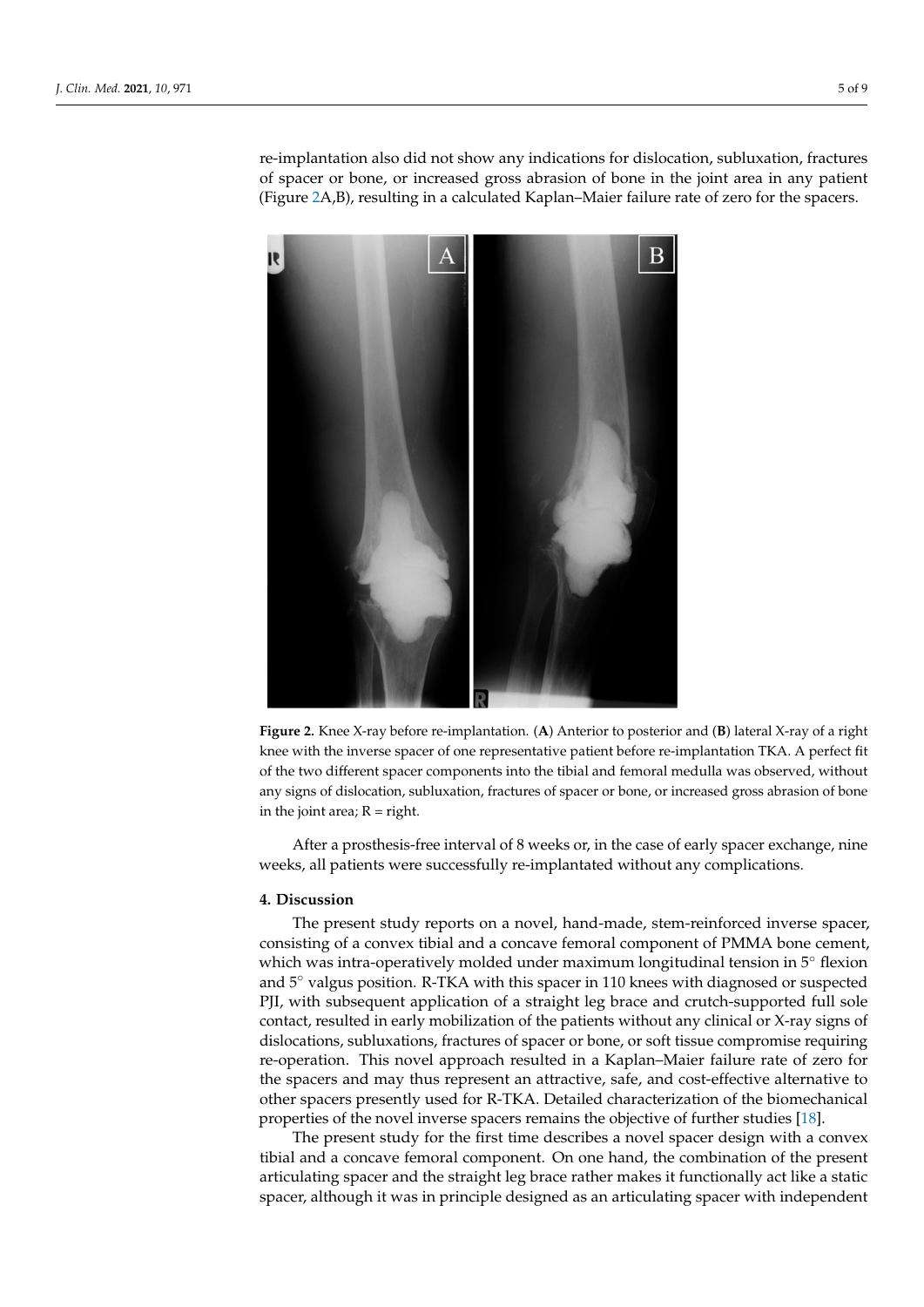tibial and femoral components. One reason is the restriction of the ROM of the resulting artificial "joint" due to the resemblance with a pure hinge joint, basically eliminating anterior to posterior translation of the spacer. In addition, flexion and/or lateral movement of the knee was largely restricted by the straight leg brace. For this reason, the success rate of the present spacer may be best comparable to the respective rates of other static spacers. Indeed, Voleti et al. reported a very low complication rate of 1% for static spacers ([7]; and references therein) and Johnson et al. even described 0% complications [11], in good agreement with the results of the current study. However, there are also reports showing a rate of up to 15% mechanical complications after the use of static spacers for R-TKA [23].

On the other hand, the brace does not completely eliminate movement within the spacer, allowing a limited degree of flexion and lateral movement. This minimizes the risks of spacer or bone fractures usually associated with the use of purely static spacers. It also addresses and supports the delicate balance between complete immobilization to favor eradication of the infection and sufficient residual movement to partially reduce stiffening of the knee joint during the prosthesis-free interval. The present results can thus also be compared with previous reports on the use of articulating spacers for R-TKA. In this aspect, the current spacer shows a very favorable, low complication rate of 0%, whereas previous reports demonstrate an increased complication rate between 3% and 57% for articulating spacers [7,11,24]. In the latter publication, these rates included numerous mechanical complications, i.e., 24% component tilting, 21% medio-lateral translations, 3% dislocations of tibial or femoral components, 5% fractures of the femoral spacer component, and 4% of manifest anteroposterior joint subluxations [24]. Thus, the low complication rates of the present spacer appear very encouraging, possibly due to its final in situ performance as a static spacer during two-stage R-TKA.

In the present study, the femoral spacer component was not specifically adapted to the retropatellar surface. The authors would like to point out, however, that a physiological function of the patella may not have been necessary due to the restricted movement of the knee during the prosthesis-free interval, and that a satisfactory ROM of the operated knee of 0◦–0◦–90◦ (extension/flexion) was still reached in all patients before re-implantation.

The advantages of the current two-component spacer with restricted post-operative ROM in comparison with a conventional static spacer can thus be summarized as follows: (i) by reducing the post-operative forces/friction occurring at the cement-spacer interface, the current spacer design may help to avoid gross bone loss and bone fractures, as exemplified in representative Figure 2; (ii) in comparison to a large, more bulky onecomponent static spacer, the two segments of the current spacer appear to simplify and optimize the preparation and implantation of the spacer, including a more convenient sequential pre-forming, insertion, molding, and hardening of the separate components under conservation of the appropriate joint length and tension; (iii) the current spacer may allow an easier and less time-consuming removal of the spacer during re-implantation TKA. A spacer design with a convex femoral component and a concave tibial component with a higher anterior and posterior lip may also be suitable to avoid anterior or posterior luxation, but may be more susceptible to damage by high axial forces acting on the spacer.

Of note, Lanting et al. pointed out that sagittal (anterior-posterior), but not coronal (medio-lateral) subluxation, of the knee had a significant influence on early to mid-term functional knee scores following a two-stage R-TKA for infection [8]. This is in clear agreement with the notion that the current spacer, due to its hinge-like design, strongly limits anterior-posterior movement and provides yet another argument in favor of the present spacer design.

Standardized fabrication of spacers for R-TKA may be of advantage to favor reproducible spacer shapes and features and in order to save operating time and personnel effort. Indeed, there are several studies reporting on pre-fabricated spacer components or molds for standardized production of spacer parts with PMMA bone cement [11,17,18]. However, the current, purely hand-made spacer allows both straightforward and efficient molding and optimal adaptation of each spacer component to the existing bone defect until the last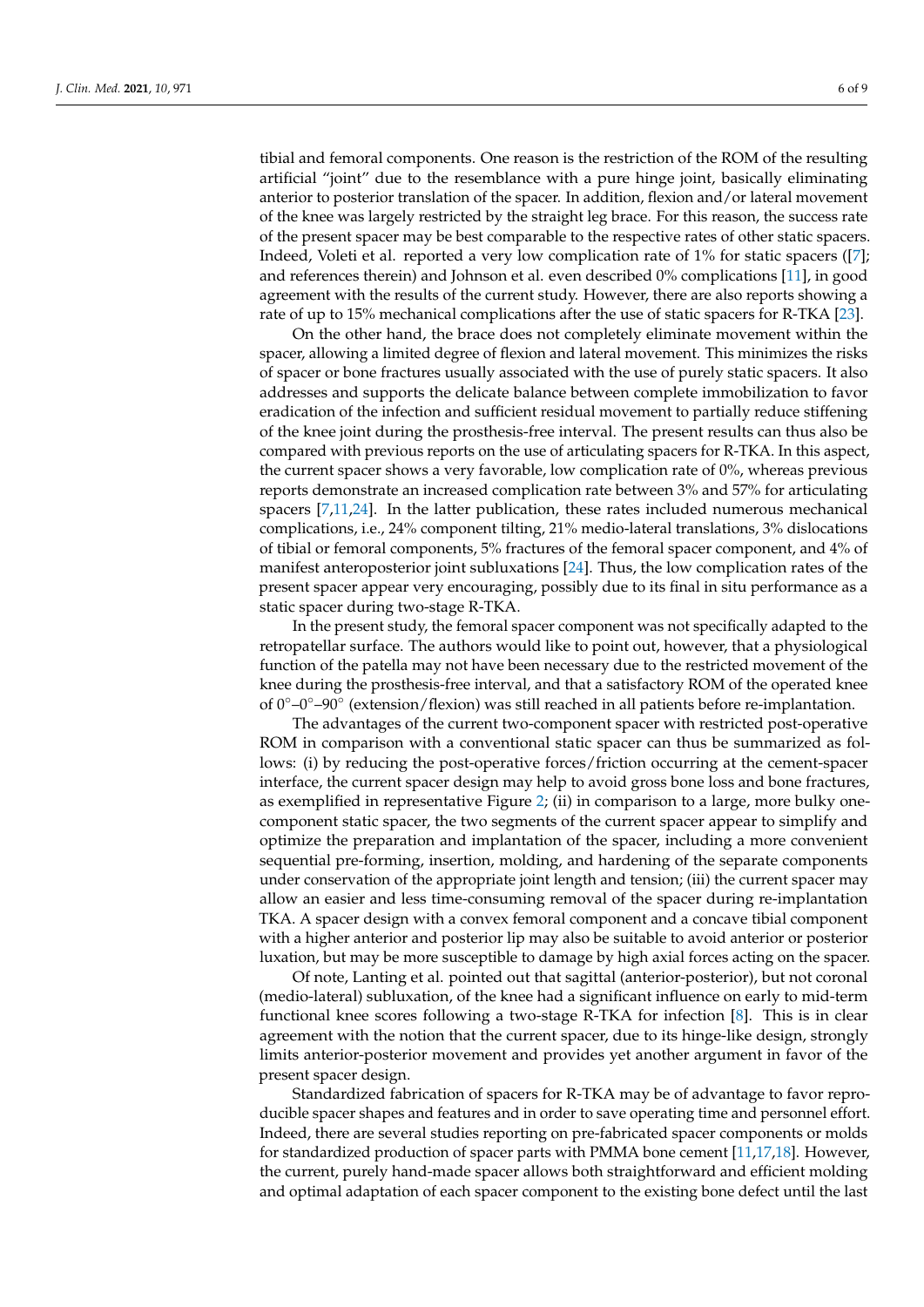minute of polymerization. This may possibly provide optimized conditions for a successful prosthesis-free interval without major complications [7,11,24].

In the present study, maximum longitudinal intra-operative tension along the physiological axis in 5◦ flexion and 5◦ valgus position proved crucial for the success of surgery. This was necessary to position the spacer with minimized play in the artificial "joint" and thus to avoid initial wobbling possibly leading to loosening of the spacer. This concept is in good agreement with the statements of other authors, who suggested to achieve the correct, quasi-physiological tension in the knee joint by using appropriately sized components and/or cement mantle thicknesses, thus ensuring that the implant is neither fitted too loosely nor too tightly [9,11,15,25]. If such optimal fitting was not possible, the authors suggested the application of a static spacer [11]. However, the joint tension generated in the present R-TKA procedure clearly exceeds the quasi-physiological tension suggested by others. This represented an attempt to stabilize the joint by allowing optimized adaption of the two spacer components with minimized play in the intra-spacer joint. The authors strongly believe that this detail may be pivotal for the success of the present procedure.

The application of a straight leg brace was also considered crucial for the clinical success, since it prevented medio-lateral knee movement and strongly limited knee flexion. In the previous literature numerous different possibilities for the regulation of joint ROM were applied, ranging from post-operative mobilization without any brace for dynamic spacers [11] to complete immobilization of the knee with a temporary cast for a few days [15,16], a mobile brace [20], or a straight leg brace for at least three to four weeks [26]. On the basis of the critical situation for the final clinical success of R-TKA, the authors would presently recommend to stay with the application of the straight leg brace and to rather consider slight modifications of the joint loading under the protection of the leg brace to foster physiological movement and thrombosis protection.

In line with these considerations, crutch-supported sole contact mobilization was considered appropriate in the present clinical design of the R-TKA. As in the case of the brace application, several different approaches for weight bearing have been reported previously, ranging from sole contact (present study), to partial or "gentle" weight bearing [11,15,20], and full weight bearing [16]. As mentioned above, slight modifications of the joint loading under the protection of the leg brace may be considered, however, without increasing the loading to a degree augmenting bone loss by spacer-bone friction. Of note, it has to be considered that the patient compliance to restrict the weight bearing to sole contact or the respective loading modification may be limited.

#### **5. Limitations of the Study**

The present study has the following limitations: (i) it contains a limited number of R-TKAs (total of 110), however, it is one of the few studies with a case number clearly exceeding 100 (e.g.,  $[4,7-9,24]$ ); (ii) the effective bone loss at the end of the prosthesis-free interval or the long-term clinical outcome after re-operation remains to be determined; (iii) a control group with (an)other spacer(s) is not included; (iv) data cannot be provided on the biomechanical characterization of the spacer [18] or gait analysis in the prosthesis-free interval, potentially including movement sensors for the spacer.

#### **6. Conclusions**

The study confirms our main hypothesis that the novel, correctly implanted inverse spacer, in conjunction with our routine clinical procedure, seems to be a safe and costeffective alternative to other articulating or static spacers for the therapy of PJI after primary TKA, allowing crutch-supported sole contact mobilization without major post-operative complications. Whether the spacer is also suitable for partial or full weight bearing, as possibly and unintentionally performed in the present study, will have to be analyzed in future studies.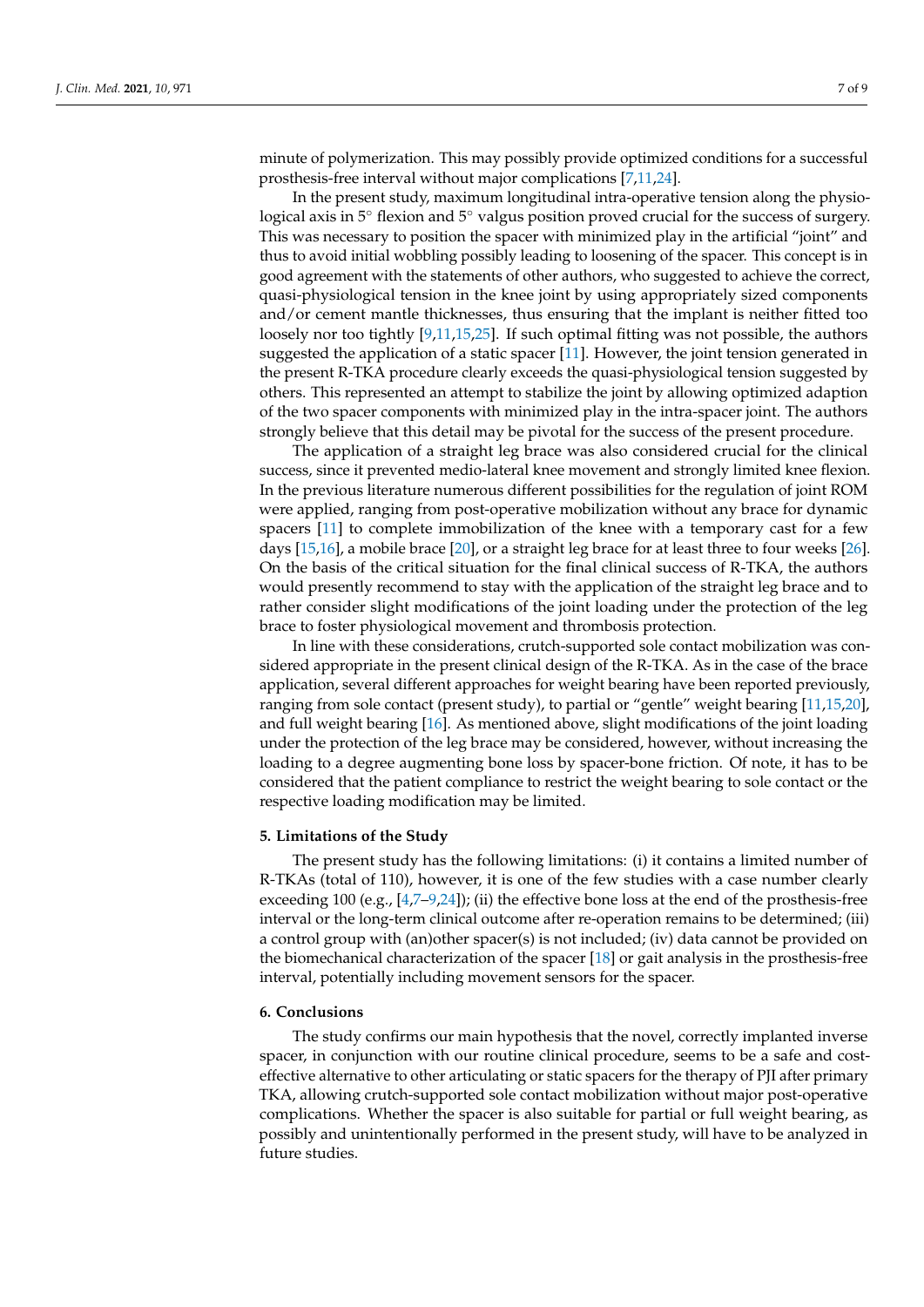**Author Contributions:** Conceptualization: K.H., J.P., R.W.K., and J.M.; methodology: K.H., J.P., J.M.; software: K.H., J.P., R.H., R.W.K., J.M.; validation: K.H., J.P., R.W.K., and J.M.; formal analysis: K.H., J.P., R.W.K., and J.M.; investigation: K.H., J.P., R.W.K., and J.M.; resources: K.H., J.P., R.W.K., and J.M.; data curation: K.H., J.P., R.W.K., and J.M.; writing—original draft preparation: K.H. and J.M.; writing—review and editing: K.H., J.P., A.F.H., A.E.S., R.H., M.R., V.A., R.W.K., and J.M.; visualization: K.H., R.W.K., and J.M.; supervision: J.M.; project administration: K.H., J.P., and J.M.; funding acquisition: not applicable. All authors have read and agreed to the published version of the manuscript.

**Funding:** This research received no external funding. We acknowledge publication support by the German Research Foundation (DFG) and the Open Access Publication Fund of Hannover Medical School (MHH).

**Institutional Review Board Statement:** The study was conducted according to the guidelines of the Declaration of Helsinki, and approved by the Ethics Committees of the Friedrich Schiller University Jena (code: 2021-2068-Daten, date: 18 January 2021).

**Informed Consent Statement:** Patient consent was waived due to the usage of patient data obtained from routine clinical procedures.

**Data Availability Statement:** The data presented in this study are available on request from the corresponding author.

**Acknowledgments:** We thank all patients for participating in this study. We also gratefully acknowledge Hagen Wolf (Department of Orthopedics, Jena University Hospital, Waldkliniken Eisenberg GmbH) for providing patient data and images and Ernesta Palombo-Kinne, MD for critical reading of the manuscript.

**Conflicts of Interest:** The authors declare no conflict of interest.

#### **References**

- 1. Boelch, S.P.; Jakuscheit, A.; Doerries, S.; Fraissler, L.; Hoberg, M.; Arnholdt, J.; Rudert, M. Periprosthetic infection is the major indication for TKA revision—experiences from a university referral arthroplasty center. *BMC Musculoskelet. Disord.* **2018**, *19*, 395. [CrossRef] [PubMed]
- 2. Kuiper, J.W.; Vos, S.; Burger, T.J.; Colen, S. Variety in diagnosis and treatment of periprosthetic joint infections in Belgium and the Netherlands. *Acta Orthop. Belg.* **2016**, *82*, 149–160. [PubMed]
- 3. Moran, E.; Masters, S.; Berendt, A.R.; McLardy-Smith, P.; Byren, I.; Atkins, B.L. Guiding empirical antibiotic therapy in orthopaedics: The microbiology of prosthetic joint infection managed by debridement, irrigation and prosthesis retention. *J. Infect.* **2007**, *55*, 1–7. [CrossRef]
- 4. Mahmud, T.; Lyons, M.C.; Naudie, D.D.; Macdonald, S.J.; McCalden, R.W. Assessing the gold standard: A review of 253 two-stage revisions for infected TKA. *Clin. Orthop. Relat. Res.* **2012**, *470*, 2730–2736. [CrossRef]
- 5. Izakovicova, P.; Borens, O.; Trampuz, A. Periprosthetic joint infection: Current concepts and outlook. *EFORT Open Rev.* **2019**, *4*, 482–494. [CrossRef]
- 6. Hawellek, T.; Beil, F.T.; Hubert, J. Revision surgery in acute periprosthetic knee joint infections. *Oper. Orthop. Traumatol.* **2018**, *30*, 309–320. [CrossRef] [PubMed]
- 7. Voleti, P.B.; Baldwin, K.D.; Lee, G.C. Use of static or articulating spacers for infection following total knee arthroplasty: A systematic literature review. *J. Bone Jt. Surg. Am.* **2013**, *95*, 1594–1599. [CrossRef]
- 8. Lanting, B.A.; Lau, A.; Teeter, M.G.; Howard, J.L. Outcome following subluxation of mobile articulating spacers in two-stage revision total knee arthroplasty. *Arch. Orthop. Trauma Surg.* **2017**, *137*, 375–380. [CrossRef]
- 9. Mazzucchelli, L.; Rosso, F.; Marmotti, A.; Bonasia, D.E.; Bruzzone, M.; Rossi, R. The use of spacers (static and mobile) in infection knee arthroplasty. *Curr. Rev. Musculoskelet. Med.* **2015**, *8*, 373–382. [CrossRef]
- 10. Silvestre, A.; Almeida, F.; Renovell, P.; Morante, E.; Lopez, R. Revision of infected total knee arthroplasty: Two-stage reimplantation using an antibiotic-impregnated static spacer. *Clin. Orthop. Surg.* **2013**, *5*, 180–187. [CrossRef]
- 11. Johnson, A.J.; Sayeed, S.A.; Naziri, Q.; Khanuja, H.S.; Mont, M.A. Minimizing dynamic knee spacer complications in infected revision arthroplasty. *Clin. Orthop. Relat. Res.* **2012**, *470*, 220–227. [CrossRef] [PubMed]
- 12. Park, S.J.; Song, E.K.; Seon, J.K.; Yoon, T.R.; Park, G.H. Comparison of static and mobile antibiotic-impregnated cement spacers for the treatment of infected total knee arthroplasty. *Int. Orthop.* **2010**, *34*, 1181–1186. [CrossRef] [PubMed]
- 13. Citak, M.; Argenson, J.N.; Masri, B.; Kendoff, D.; Springer, B.; Alt, V.; Baldini, A.; Cui, Q.; Deirmengian, G.K.; del Sel, H.; et al. Spacers. *J. Orthop. Res.* **2014**, *32* (Suppl. S1), S120–S129. [CrossRef] [PubMed]
- 14. Hsu, Y.C.; Cheng, H.C.; Ng, T.P.; Chiu, K.Y. Antibiotic-loaded cement articulating spacer for 2-stage reimplantation in infected total knee arthroplasty: A simple and economic method. *J. Arthroplast.* **2007**, *22*, 1060–1066. [CrossRef]